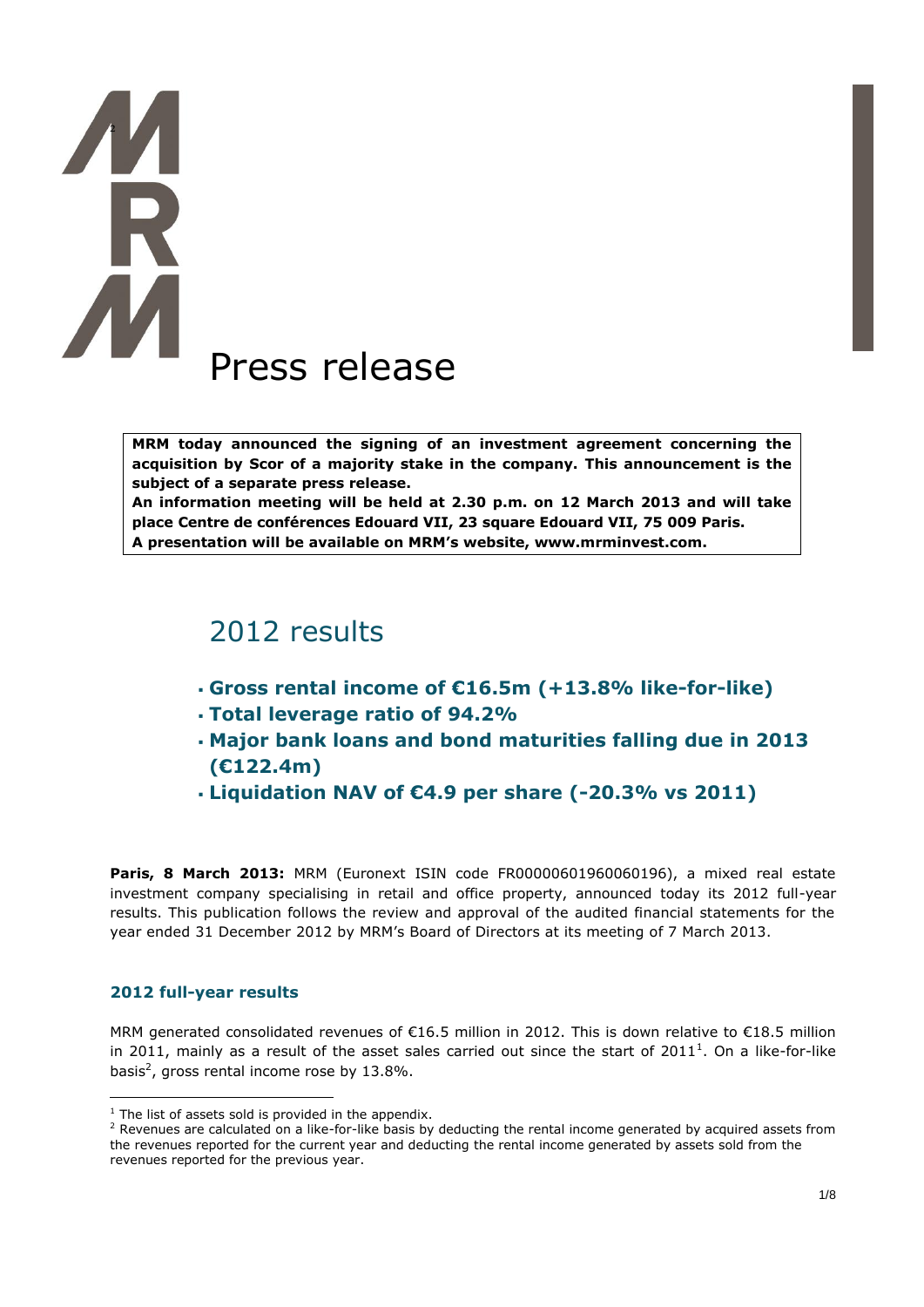The retail and office property portfolios contributed 64% and 36% respectively to rental income for 2012.

Revenues from office properties rose by 39.2% like-for-like, boosted primarily by a number of leases signed during the second half of 2011 coming into effect, in particular for the Solis building in Les Ulis and Cap Cergy in Cergy-Pontoise. Revenues from retail properties - a portfolio with an already high occupancy rate - increased by 3.0% like-for-like. Indexation had a positive impact on both asset categories.

| <b>Simplified IFRS income statement</b><br>in $\epsilon$ million | 2012  | $2011^3$ | Change    | I ike-for-like<br>change <sup>2</sup> |
|------------------------------------------------------------------|-------|----------|-----------|---------------------------------------|
| Gross rental income                                              | 16.5  | 18.5     | $-10.9\%$ | $+13.8\%$                             |
| Retail                                                           | 10.5  | 11.1     | $-6.2%$   | $+3.0%$                               |
| Offices                                                          | 6.0   | 7.3      | -18.0%    | $+39.2%$                              |
| Non-recovered property expenses                                  | (3.1) | (3.1)    | $-1.5\%$  |                                       |
| <b>Net rental income</b>                                         | 13.4  | 15.4     | $-12.8%$  |                                       |
| Operating expenses                                               | (5.6) | (6.5)    | $-13.9%$  |                                       |
| Provisions net of reversals                                      | (0.8) | 0.5      |           |                                       |
| <b>Current operating income</b>                                  | 7.0   | 9.3      | $-24.8%$  |                                       |
| Net gains/(losses) on disposal of assets                         | (0.2) | (0.6)    |           |                                       |
| Change in fair value of properties                               | (3.5) | (15.9)   |           |                                       |
| Other operating income and expense                               | (0.0) | (1.1)    |           |                                       |
| <b>Operating income</b>                                          | 3.3   | (8.3)    |           |                                       |
| Net cost of debt                                                 | (7.2) | (9.0)    | $-20.2%$  |                                       |
| Other financial income and expense                               | (0.5) | 19.9     |           |                                       |
| Net income before tax                                            | (4.3) | 2.6      |           |                                       |
| Income tax                                                       | (0.1) | (0.1)    |           |                                       |
| <b>Consolidated net income</b>                                   | (4.4) | 2.5      |           |                                       |
| <b>Earnings per share</b> (in $\epsilon$ )                       | (1.3) | 0.72     |           |                                       |

Net rental income (after non-recovered property expenses) amounted to €13.4 million, down 12.8% as a result of asset sales. After taking into account operating expenses - which decreased by 13.9% and provisions net of reversals, 2012 current operating income came to €7.0 million compared with €9.3 million in 2011.

The fair value of the portfolio fell by €3.5 million over the full year in 2012 (see comments in the paragraph on the Portfolio as at 31 December 2012).

In view of the reduction in MRM's debt and even more favourable interest rate conditions than in 2011, net cost of debt fell by 20.2% to €7.2 million. MRM therefore sustained a consolidated net loss of €4.4 million in 2012 - equal to a loss of €1.3 per share - compared with net income of €2.5 million in 2011. Bear in mind that the debt write-off granted under the bank restructuring agreement signed in February 2011 resulted in the recognition of exceptional financial income of €23.9 million.

<sup>&</sup>lt;sup>3</sup> Revenues by asset category for 2011 were adjusted to take into account the inclusion as of 1 January 2012 of the Carré Vélizy mixed-use complex in the retail portfolio. This building was previously included in the office portfolio.

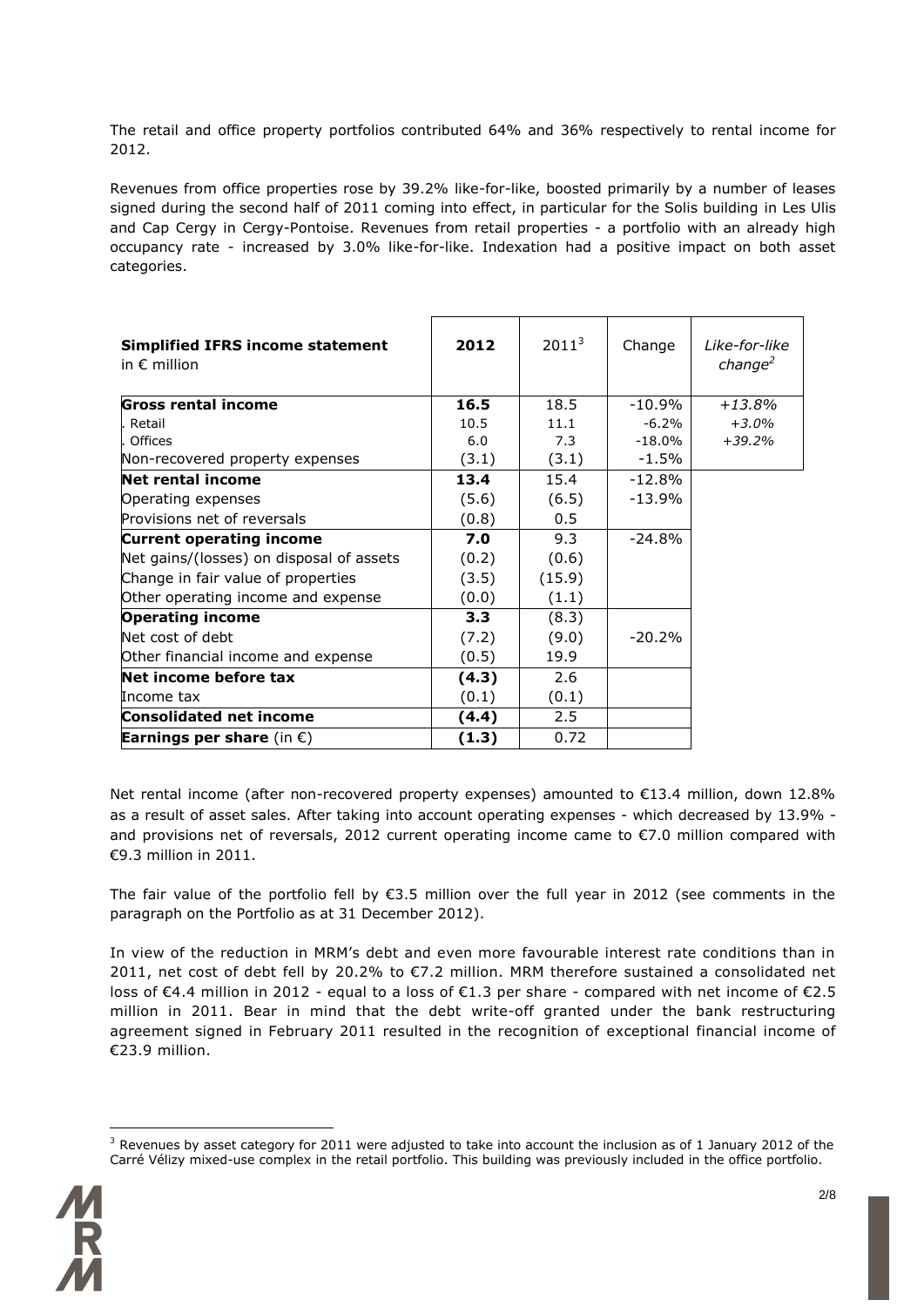### **Net operating cash flow**

Gross operating income came to  $\epsilon$ 7.9 million in 2012. This is down relative to the  $\epsilon$ 9.6 million achieved in 2011, reflecting the reduction in net rental income as a result of asset sales. However, although operating expenses were kept well under control, declining 13.9%, and despite the favourable impact of low interest rates, net operating cash flow<sup>4</sup> amounted to only  $\epsilon$ 0.4 million in 2012.

| Net operating cash flow<br>in $\epsilon$ million | 2012  | 2011  | Change   |
|--------------------------------------------------|-------|-------|----------|
| <b>Net rental income</b>                         | 13.4  | 15.4  | $-12.8%$ |
| Operating expenses                               | (5.6) | (6.5) | $-13.9%$ |
| Other operating income and expenses              | 0.1   | 0.7   | $-89.0%$ |
| <b>Gross operating income</b>                    | 7.9   | 9.6   | $-17.8%$ |
| Net cost of debt                                 | (7.5) | (9.6) | $-22.6%$ |
| Other non-operating income and expenses          | 0.0   | (1.5) | $-97.3%$ |
| Net operating cash flow                          | 0.4   | (1.5) |          |

### **Portfolio at 31 December 2012**

The value<sup>5</sup> of MRM's portfolio was €269.0 million at 31 December 2012 compared with €287.5 million at 31 December 2011. This reflects the impact of asset sales carried out in 2012 representing a total price excluding transfer taxes of €22.5 million, as well as investment in upgrading works of a total of €7.1 million. This investment related to the Nova building in La Garenne-Colombes and, to a lesser extent, the La Galerie du Palais shopping centre in Tours, as well as adaptation works at the Solis building in Les Ulis. Excluding asset sales and investment, the change in the fair value of the portfolio of -€3.5 million in 2012 reflects primarily the correction of appraisal values of vacant office space.

Adjusted for the effect of asset sales, the value of the portfolio increased by 1.3% in 2012.

| Value <sup>5</sup> of MRM's portfolio<br>in $\epsilon$ million | 31.12.2012 | 31.12.2011<br>adjusted for<br>asset sales<br>2012 | 31.12.2011 |
|----------------------------------------------------------------|------------|---------------------------------------------------|------------|
| Retail properties                                              | 154.2      | 151.7                                             | 165.6      |
| Stabilised offices                                             | 59.4       | 59.5                                              | 54.5       |
| Offices in the process of being let                            | 55.4       | 54.4                                              | 67.4       |
| <b>Total MRM</b>                                               | 269.0      | 265.6                                             | 287.5      |

At 31 December 2012, retail properties accounted for 57%, stabilised office properties for 22% and office properties in the process of being let for 21% of the value of MRM's property portfolio. The retail properties are located in the Paris region and in the provinces, while the office properties are concentrated in the Paris region.

<sup>&</sup>lt;sup>5</sup> Definitive value excluding transfer taxes, based on appraisals at 31 December 2012 performed by Catella (offices) and Savills (retail properties) and including held-for-sale assets recognised in accordance with IFRS 5.



 $4$  Net operating cash flow = net income before tax restated for non-cash items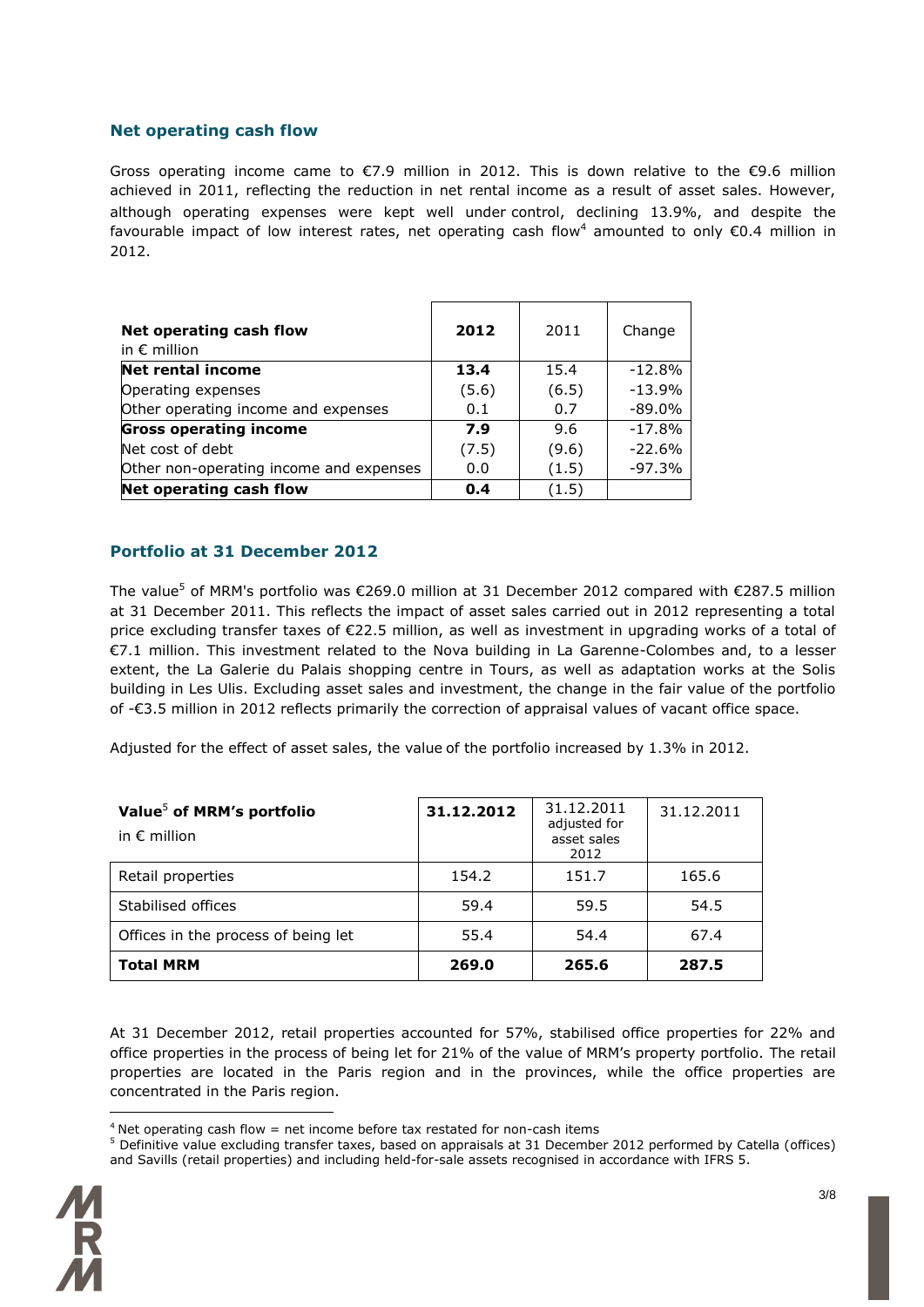The property portfolio as a whole represents a total area of 146,621 sqm. The average occupancy rate for the portfolio is 74% or 85% excluding vacant properties, i.e. Nova in La Garenne-Colombes and Urban in Montreuil, which is currently subject to a preliminary sales agreement to be sold as it is.

At 1 January 2013, MRM's total net annualised rental income<sup>6</sup> stood at  $\epsilon$ 14.8 million, compared with €15.8 million at 1 January 2012. This fall is mainly due to asset sales carried out in 2012 and, to a lesser extent, the vacating of certain retail and office properties, which was only partly offset by new leases and the positive impact of rent indexation.

### **Retail portfolio**

The value of the retail portfolio stood at €154.2 million at 31 December 2012, up 1.7% on a like-forlike basis relative to 31 December 2011. On a reported basis, the value of the portfolio was down as a result of asset sales carried out in 2012 representing an amount of €14.4 million excluding transfer taxes.

Net annualised rental income for the **retail portfolio** came to €9.9 million at 1 January 2013, compared with €10.2 million at 1 January 2012, adjusted for asset sales carried out in 2012. In 2012, 13 new leases<sup>7</sup> were signed, representing annual rental income of  $\epsilon$ 0.9 million. At 1 January 2013, the retail portfolio occupancy rate was 92%.

### **Office portfolio**

At 31 December 2012, the value of the **stabilised office portfolio** stood at €59.4 million, down 0.4% like-for-like relative to 31 December 2011. On a like-for-like basis, the change relative to 31 December 2011 (€54.5 million) is partly due to the reclassification in this category of the Delta multi-tenant building<sup>8</sup> in Rungis following the signature in July 2012 of a lease bringing the occupancy rate of the building to 87%, as well as the sale of the Niepce building in Paris.

Net annualised rental income for the portfolio came to €4.6 million at 1 January 2013, compared with €4.1 million at 1 January 2012. In 2012, eight new leases were signed representing a value of €0.8 million. The occupancy rate for stabilised office properties was 94% as at 1 January 2013.

The value of the portfolio of **offices in the process of being let** stood at €55.4 million at 31 December 2012, up 2.0% like-for-like compared with 31 December 2011. On a reported basis, the value of the portfolio was down as a result of the correction of the value of buildings with vacant space and the reclassification of the Delta multi-tenant building in Rungis.

A total of €5.4 million was invested in offices in the process of being let in 2012, mostly dedicated to the completion of works on the Nova building in La Garenne-Colombes. The building - which was opened in its new configuration in June - is currently in the process of being let, as is the vacant space at the two other multi-tenant buildings in the portfolio - Cap-Cergy in Cergy Pontoise and Cytéo in Rueil-Malmaison.

At 1 January 2013, net annualised rental income for the portfolio totalled €0.8 million, with an occupancy rate of 18%.

<sup>8</sup> Previously included in offices in the process of being let.



<sup>6</sup> Excluding taxes, charges, rent-free periods and improvements

<sup>7</sup> New leases or leases renegotiated on improved terms.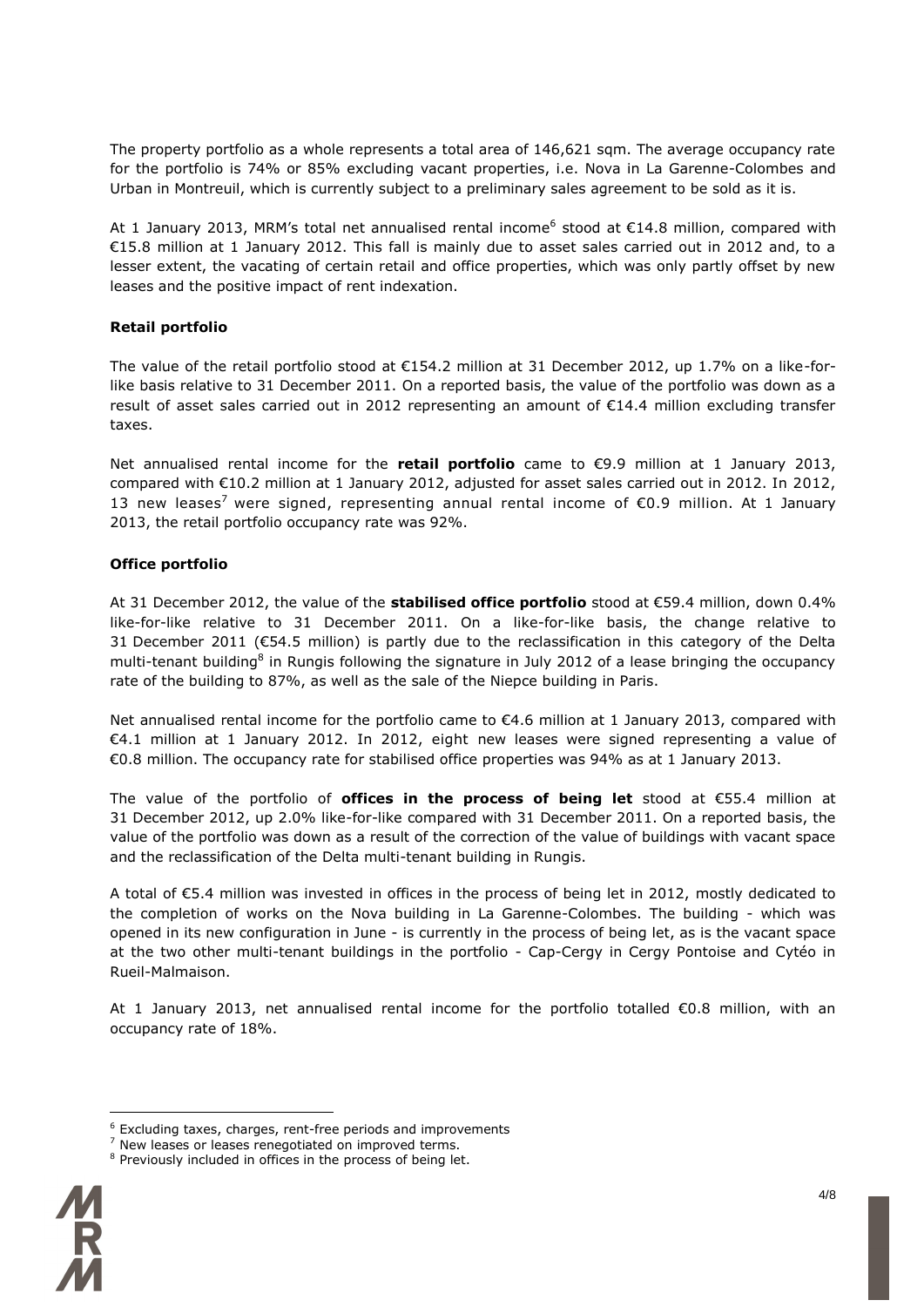### **Balance sheet, cash position and net asset value**

The value of investment properties rose from €243.2 million at 31 December 2011 to €253.8 million at 31 December 2012. This was mainly attributable to the reclassification in this category of certain properties previously included in assets held for sale.

In 2012, MRM sold assets for a total of €22.5 million excluding transfer taxes. At 31 December 2012, assets held for sale represented €15.2 million.

The Group's net cash position stood at €4.0 million at the end of 2012. The change compared to the 2011 net cash position ( $\epsilon$ 2.4 million) is primarily due to the suspension of payment of bond interest in the second half of 2012, the payment time granted by asset manager CBRE Global Investors for its management fees in respect of the fourth quarter of 2012, and the revision of the amortization schedule for a bank credit facility.

MRM's bank debt stood at €191.5 million at 31 December 2012, compared with €202.2 million at 31 December 2011.

Bank debt accounted for 71.2% of the value of the portfolio at 31 December 2012 compared with 70.3% at 31 December 2011. The average margin on this debt is 148 basis points (excluding the impact of set-up costs). 100% of variable-rate debt is hedged by financial instruments such as caps.

On 25 September 2012, MRM signed an agreement with SaarLB bank to extend the maturity of a €30.0 million credit facility by one year from April 2013 to April 2014.

At 31 December 2012, the total amount of MRM's debt falling due in 2013 stood at €123.0 million. This concerns primarily:

- . €62.1 million corresponding to the bond issue maturing in December 2013 (nominal amount of €54 million and capitalised interest of €8.1 million)
- . €57.9 million corresponding to the total of two credit facilities maturing in December 2013

| <b>Simplified IFRS balance sheet</b><br>in $\epsilon$ million | 31.12.2012 | 31.12.2011 |
|---------------------------------------------------------------|------------|------------|
| Investment properties                                         | 253.8      | 243.2      |
| Assets held for sale                                          | 15.2       | 44.3       |
| Current receivables/assets                                    | 9.8        | 12.0       |
| Cash and cash equivalents                                     | 4.0        | 2.4        |
| <b>Total assets</b>                                           | 282.7      | 301.9      |
| Equity                                                        | 16.9       | 21.3       |
| Bond issue <sup>9</sup>                                       | 62.1       | 60.6       |
| Bank loans                                                    | 191.5      | 202.2      |
| Other current debts and liabilities                           | 12.2       | 17.8       |
| <b>Total equity and liabilities</b>                           | 282.7      | 301.9      |

The Group's equity stood at €16.9 million at 31 December 2012 compared with €21.3 million at 31 December 2011, as a result of the appropriation of consolidated net income for 2012.

<sup>&</sup>lt;sup>9</sup> Including capitalized interests

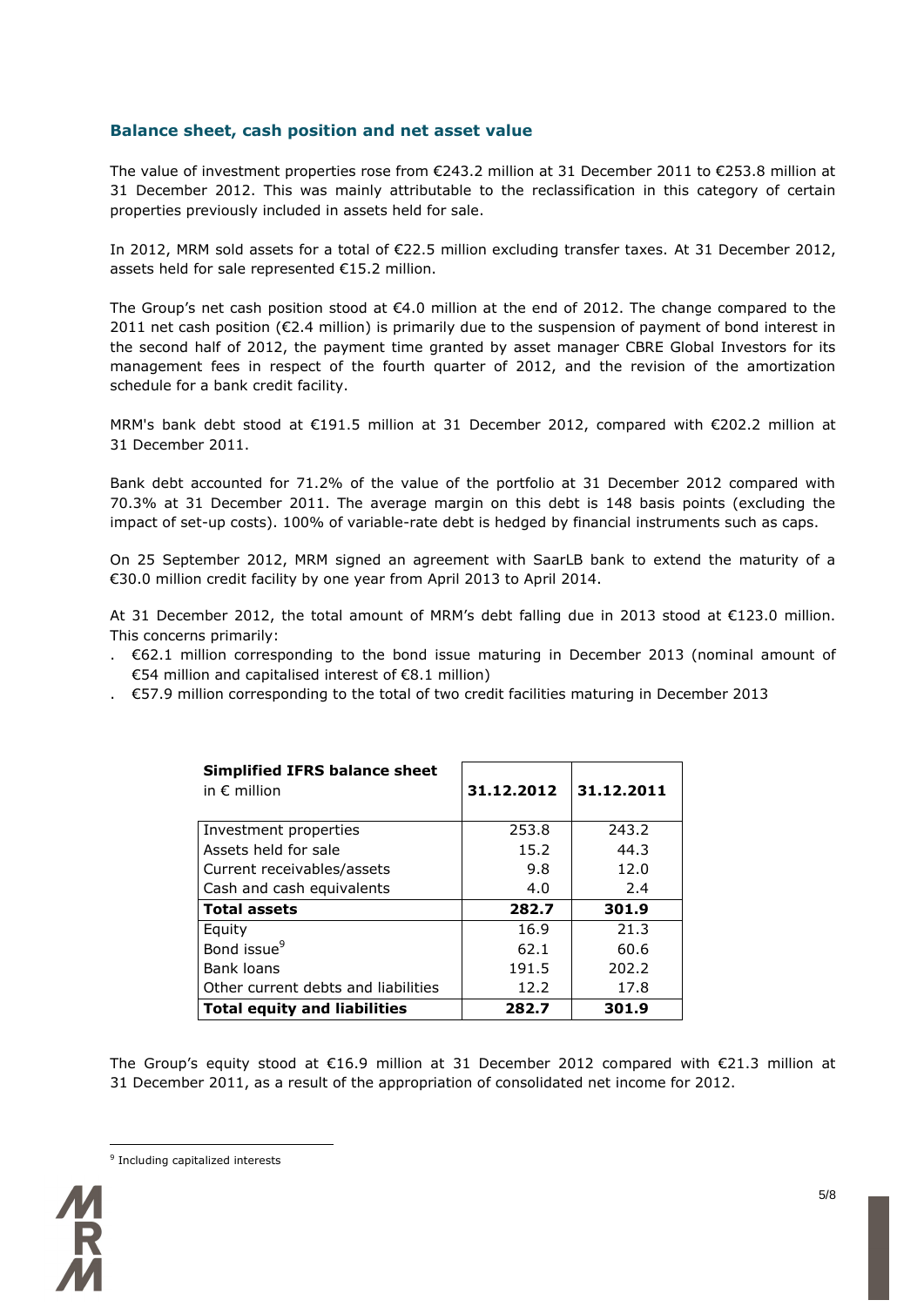At 31 December 2012, liquidation NAV was €4.9 per share compared with €6.1 per share at 31 December 2011, while replacement NAV was €9.3 per share compared with €10.6 per share a year earlier.

| Net asset value           | 31.12.2012 | 31.12.2011 |
|---------------------------|------------|------------|
| Liquidation NAV per share | €4.9       | €6.1       |
| Replacement NAV per share | €9.3       | €10.6      |

### **Financial position in early 2013**

At the end of February 2013, MRM's total debt stood at €253.4 million, equal to 94.2% of the value of the Group's assets. This includes €122.4 million in bank loans and bond maturing at the end of 2013.

In addition, as MRM's portfolio was significantly reduced following asset disposals completed over the past years and as it comprises vacant space in a number of office properties that are difficult to let because of market conditions, the Group's net cash position is very stretched. This has led in particular the Group to decide suspending again the payment of bond interests as from the third quarter 2012.

The anticipated generation of net operating cash flow combined with a market environment unfavourable to the disposal of assets will make the Group unable to repay its bank loans and bond falling due at the end of 2013.

Lastly, as the equity of the parent company (MRM SA) is once again lower than half of the share capital, at the next general meeting, the Group's shareholders will have to take note of this situation and, subsequently, decide whether the Company should continue operating.

### **Calendar**

Revenues for the first quarter of 2013 are due on 9 May 2013 before market opening.

### **About MRM**

A listed real estate investment company, MRM owns a mixed portfolio of office and retail properties comprising both stabilised assets and value-added opportunities. Its portfolio has been built up gradually since the second half of 2007 with the contribution of properties from Dynamique Bureaux and Commerces Rendement, two investment companies set up and managed by CBRE Global Investors, as well as acquisitions carried out by its subsidiaries. MRM's real estate operations are managed by CBRE Global Investors. MRM is listed in Compartment C of Euronext Paris (Bloomberg code: MRM:FP – Reuters code: MRM.PA).

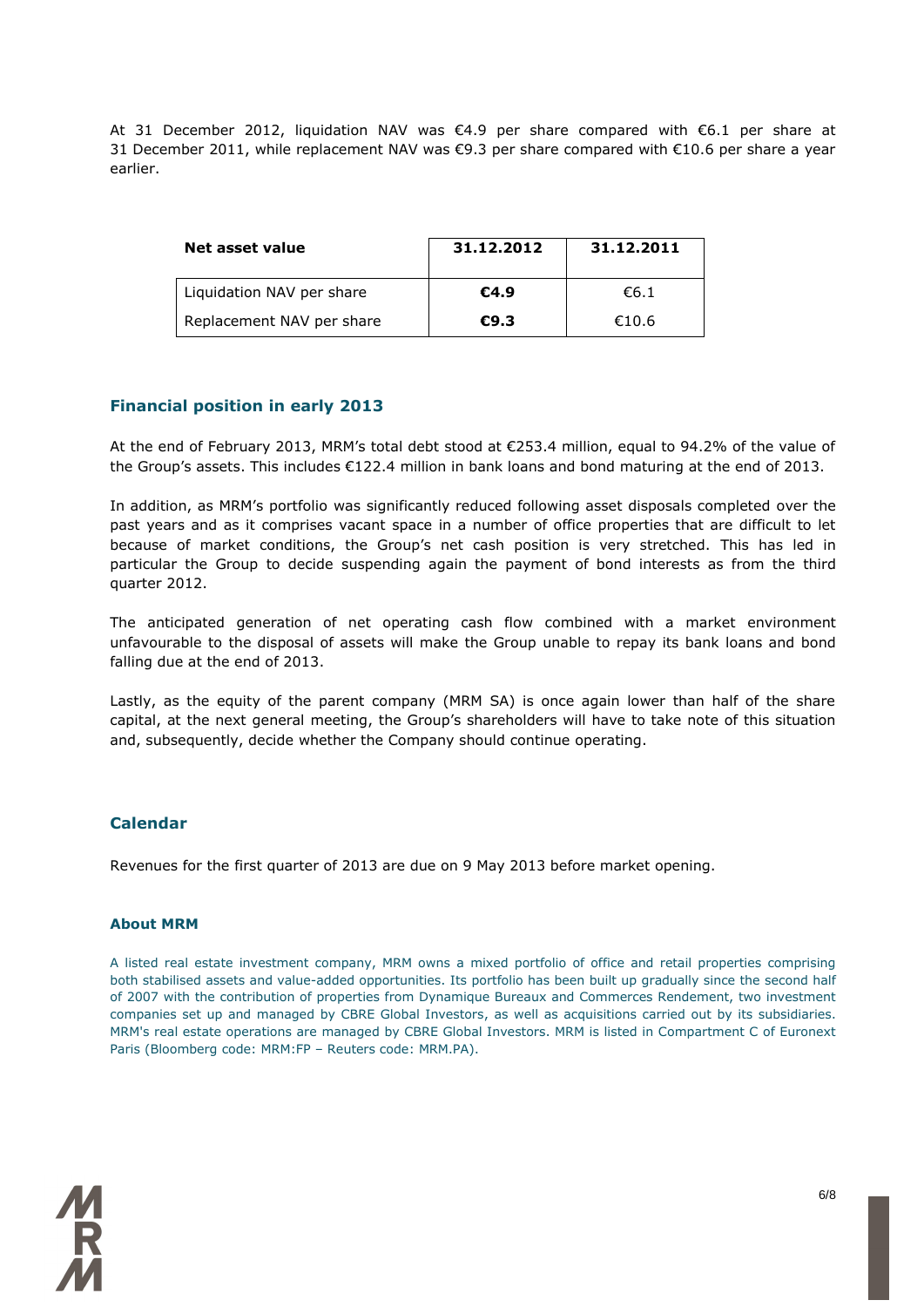### **For more information:**

**MRM**<br> **DDB Financial**<br> **DDB Financial**<br>
54, rue de Clichy 11, place Edouard VII<br>75009 Paris 75009 Paris 75009 Paris France **France France France** T +33 (0)1 76 77 67 40<br>T +33 (0)1 53 32 61 51<br>relation finances@mrminvest.com isabelle.laurent@ddbfinancial.fr relation\_finances@mrminvest.com

### **Website: www.mrminvest.com**

Isabelle Laurent